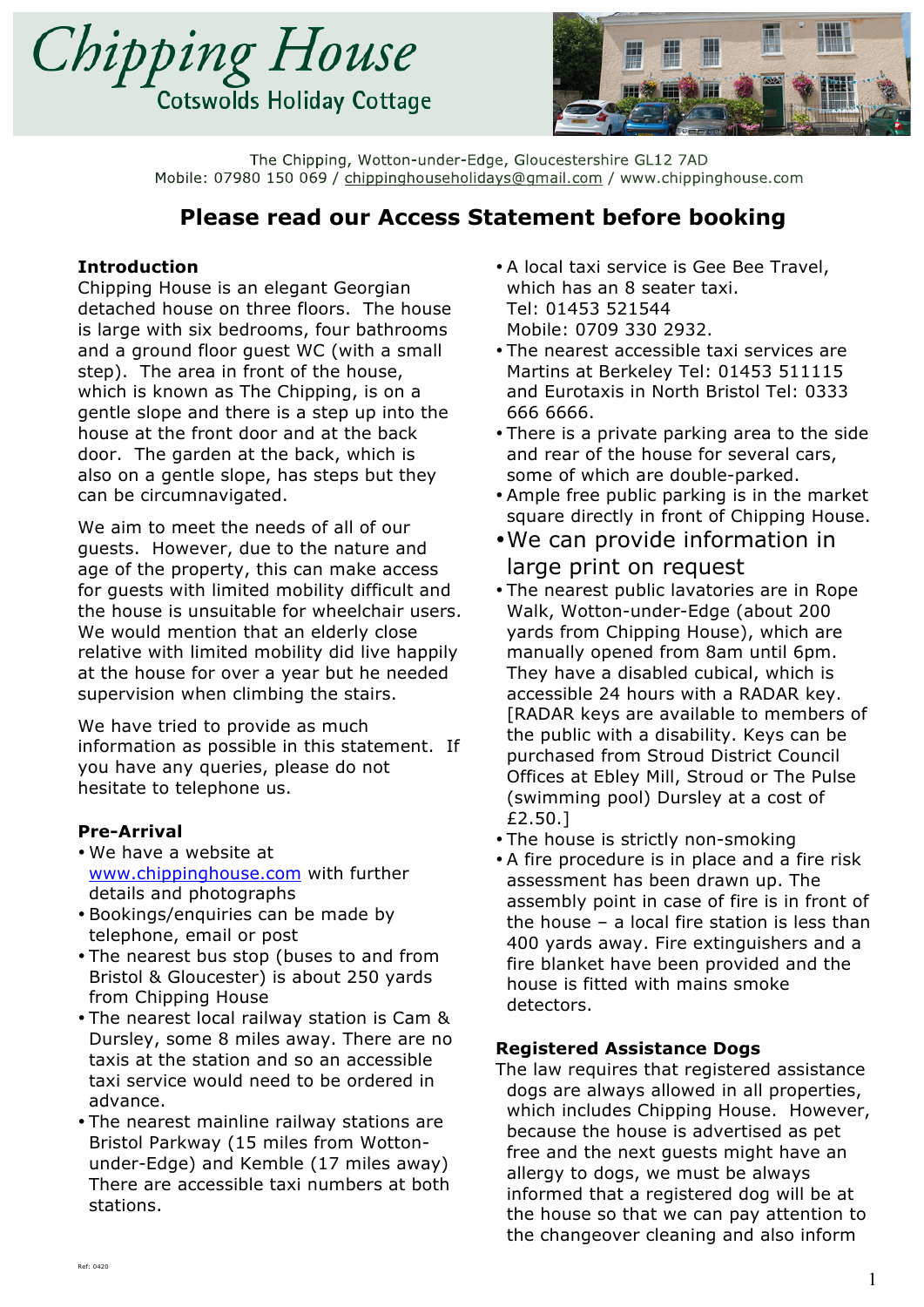



# **Please read our Access Statement before booking**

the next guests. The conditions that must be observed in keeping the dog at Chipping House are:

- The assistance dog must be under strict control at all times while in the property and not be left alone in the house or garden at any time
- Any fouling must be cleared up without delay
- The dog must not lie on beds or furnishings and must sleep in a bed provided by you, with paws dried on towels provided by you
- Dog hair must be cleared up before departing

## **General**

The house has:

- a gas-fired boiler providing central heating with two supplementary wood burning stoves
- thermostats control the heating one for the ground floor and one for the upper floor
- the temperatures for six time zones are displayed in the house and guests can turn the heating up or down at the thermostats
- hot water on demand, fired by the gas boiler with a back-up electric immersion heater if needed
- the dining room table is made up of two parts, the dimensions being 7 ft x 3 ft and 4 ft 6ins x 3 ft
- ten single beds, nine beds being 3 feet wide and one bed being 2 ft 6 ins wide (the pull-out single bed for a captain bed below)
- two of the singles are captain beds the base of one single bed pulls out to reveal a second single bed that can be placed alongside each other to form either one double or two singles
- one double bed in Bedroom 2 (4ft 6ins wide)
- one Emperor bed in Bedroom 1 (6ft 4ins by 7ft)
- all beds have headboards except for the pull-out captain bed in Bedroom 5
- six wash hand basins those on first and second floors have lights with shaver sockets
- four showers, which are all power showers
- two baths
- five WCs
- lined curtains, shutters or blinds on all windows
- fitted carpets throughout except in the kitchen (stone tiles), drawing room and playroom/library (original floorboards that are varnished) and bathrooms (hygienic floor coverings)
- duvets and pillows of non-feather & polycotton and of good quality as are the bed linen and towels
- beds with mattress protectors and pillow protectors
- plenty of books, toys and games
- hairdryers, torches and various useful bits and pieces, such as scissors and string etc.
- a digital radio/CD (kitchen), a DVD player (dining room), a music system (drawing room) and at least 4 clock alarms (bedrooms)
- a 40 inch television screen in the playroom/library
- a 40 inch television screen in the kitchen/dining room
- Internet access (WiFi) that is free

## **Arrival**

- Directions to the house are on our website.
- **NB** If you are using a SatNav, there are two Chipping Houses in the GL12 area. We are Chipping House at GL12 7AD in Wotton-under-Edge (and not Chipping House in Kingswood, which is village close to Wotton-under-Edge).
- Please be advised that, due to the size of the house and the time needed to get it ready, arrival time is strictly from 4pm onwards. There is plenty to do in Wottonunder-Edge if you arrive early, including a visit to the Heritage Centre (just opposite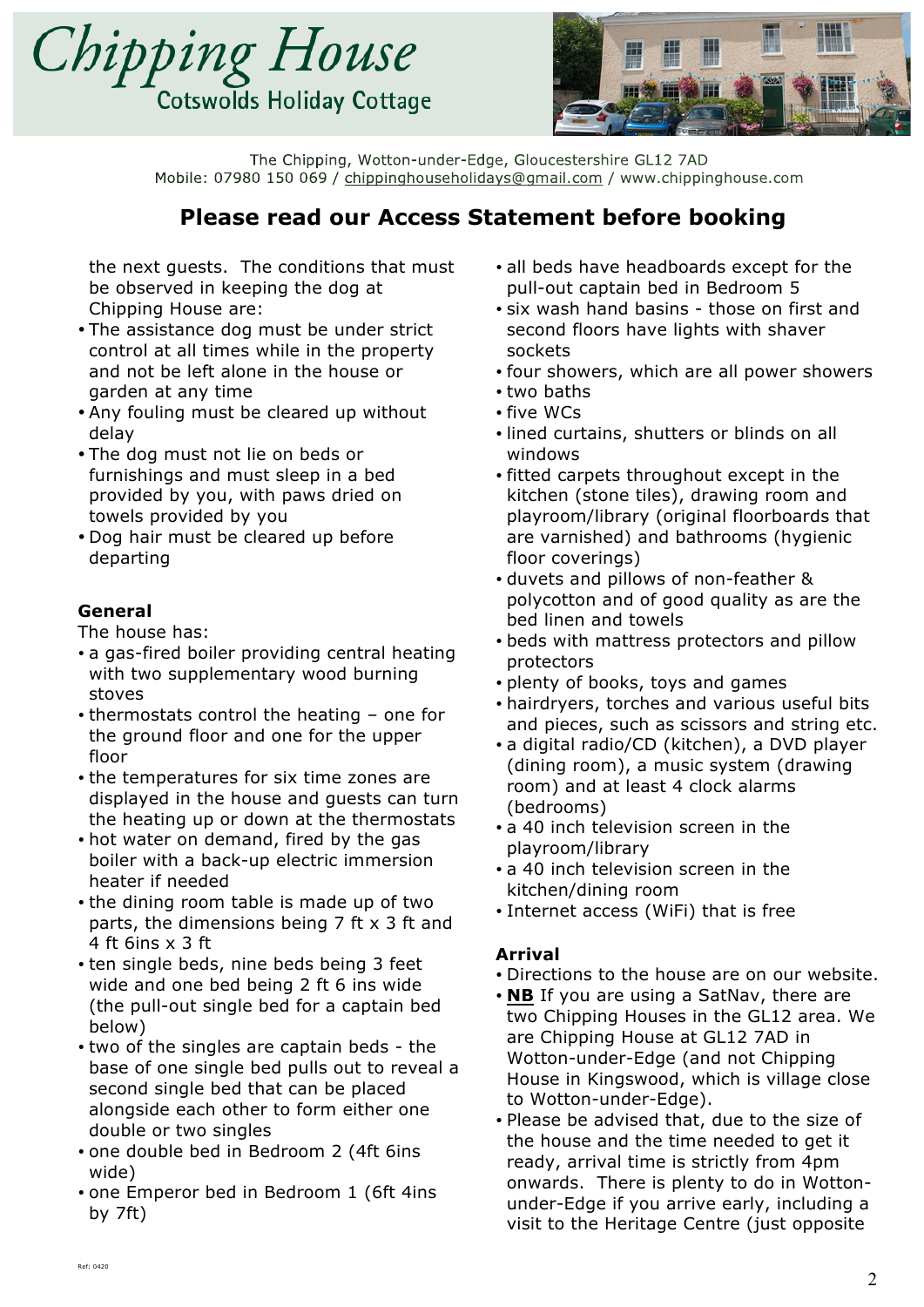



## **Please read our Access Statement before booking**

the house) where there is plenty of tourist information.

- A key is left in a key safe. Before arrival, you will be given the current PIN number. An additional key is in the house. The same key fits the front and back door.
- You can unload in the driveway/parking area to the side of the house (in front of the double green gates) or to the rear of the property (behind the gates)
- The front entrance has one step 6 ins (15 cm) high, 18 ins (45 cm) deep, 44 ins (1.1m) wide, plus threshold 1.5 ins (4 cm) high. The door is heavy with a 39 ins (1.0m) wide opening.
- On arrival, there will be a welcome tray, which includes some coffee, tea bags, milk and biscuits
- Various supermarkets, such as Tesco, Sainsbury, Asda, Waitrose etc, can deliver groceries from 4pm on arrival day, the postcode being GL12 7AD
- There is a farm shop within 10 minutes' drive (www.wottonfarmshop.co.uk)
- We have a comprehensive guests' information manual in clear Verdana typeface, which can be supplied in larger font upon request, and plenty of leaflets on local attractions. The local Tourist Information Centre (www.wottonheritage.com) is just opposite

Chipping House.

• Mobile phone reception for large suppliers is generally good

## **Fire safety**

- We have undertaken a fire risk assessment and this is updated annually
- Displayed throughout the house are fire routine notices, which give general advice about what to do in the event of a fire
- On the website, there is a layout of the rooms, which can give you some idea of the evacuation plans that you will need to formulate
- As soon as you arrive, you need to make yourself familiar with the escape route

from Chipping House and with the assembly point so that you can form your own evacuation plans

- Due to Chipping House being over 200 years old, many of the sash windows have restricted opening or do not open at all. You need to familiarise yourselves with these upon arrival.
- Bedroom 6 is restricted to three people at all times because it is on a second floor.
- People with special needs may be at different risk in the event of a fire. Carers of those with special needs are responsible for making and executing their own escape plans for their charges depending on their needs. For example, please note that no specialist alarms are fitted to the smoke alarms for the deaf or hard of hearing and so you should make individual plans for their protection.

### **Ground Floor**

- The hallway is wide and spacious. It leads to the drawing room, playroom/library, study, dining room and kitchen, most doorways being 33 ins (84 cms) and some being 30 ins (76 cms).
- The downstairs guest WC has a step up of 5 ins (12 cms)
- The fitted kitchen has a number of cupboards, double sink, electric hob (35 ins or 90 cms high), electric double oven, freestanding fridge/freezer, additional fitted fridge, dishwasher and combioven/microwave.
- The pine dining room tables seat at least 14 adults on chairs and benches. Also provided are a high chair and a hostess trolley.
- Two wall-mounted 40 inch digital televisions are provided in two ground floor rooms.
- There is Internet wifi access. The study is the ideal place to go online because there are electric sockets, a fitted desk and an office chair.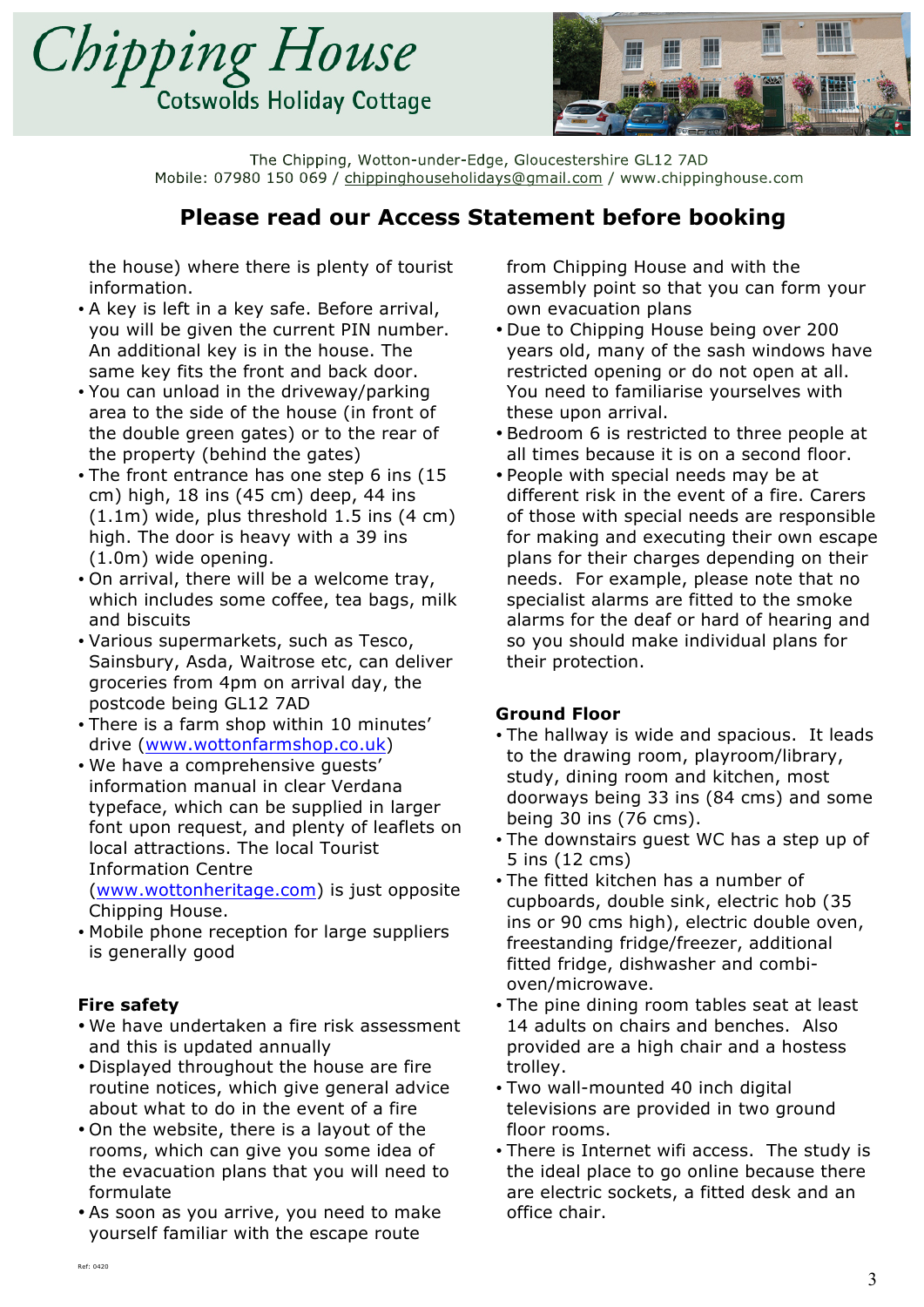



# **Please read our Access Statement before booking**

- A china pantry in the study provides plenty of additional china and glass for guests.
- A large selection of books, board games and jigsaws are provided in the playroom/library. Toys include a rocking horse and a dolls' house.
- There are wood burning stoves in the drawing room and in the playroom/library. Logs are available in an outhouse. Safety notes about lighting these stoves are in the guests' manual in the house, which should be read before lighting the stoves.
- Three carbon monoxide detectors are installed (in each room where there is a stove and in the hallway)
- There are 12 carpeted steps up to the first floor, with a banister on the right hand side
- A Zimmer frame is kept in the drawing room for use of those who need it

## **First floor**

- The first floor has a change of levels with four carpeted steps between the levels (no banister but plans for one to be installed)
- More information about sleeping arrangements can be found on our website. The link is: www.chippinghouse.com/WhoSleepsWhere
- The lower level has a family bathroom, a laundry room and Bedroom 4 (two single beds in a twin room)
- The upper level has Bedroom 3 (two single beds in a twin room), Bedroom 2 (one double 4ft 6ins bed) and Bedroom 1 (an Emperor bed – 6ft 4ins by 7ft)
- The small laundry room has a standard front-loading washing machine, a vacuum cleaner, an iron and an ironing board. In the adjacent family bathroom is a ceilingmounted clothes rack.
- The family bathroom has a wall-fitted power shower above the bath
- Bedroom 1 has an ensuite bathroom with two wash hand basins, a WC and a wall fitted power shower above the bath.
- Bedroom 2 has an ensuite power shower room, a WC and a wash hand basin. An optional bath chair can fit into the shower (with the shower door open) for those who need assistance when washing.
- Doorways on the first floor are a mixture of 33 ins (84 cms) and 30 ins (76 cms), with some bathrooms being 27 ins (69 cms)
- Should the gas-fired boiler not be in use, an electric immersion heater on the first floor can be used by guests to switch hot water on and off

### **First/second floor**

- From the lower level of the first floor is the access to a family suite on two floors (Bedroom 5 & 6)
- On the first floor of the family suite (Bedroom 5) are three single beds that can be formed into either three singles or one double plus one single. This is because two of the singles are a captain bed - the base of one single bed pulls out to reveal a second single bed that can, if desired, be placed alongside each other.
- Mounting twelve carpeted steps leads to the second floor, where there are three single beds (Bedroom 6).
- The doors are a mixture of 30 ins and 27 ins wide.
- Bedroom 6 has an ensuite power shower room with a WC and a wash hand basin.
- In Bedroom 6, there are some original exposed roofing timbers. They are scored and so guests need to take care not to graze themselves. We have been informed that the scoring is because the timbers were taken from old ships.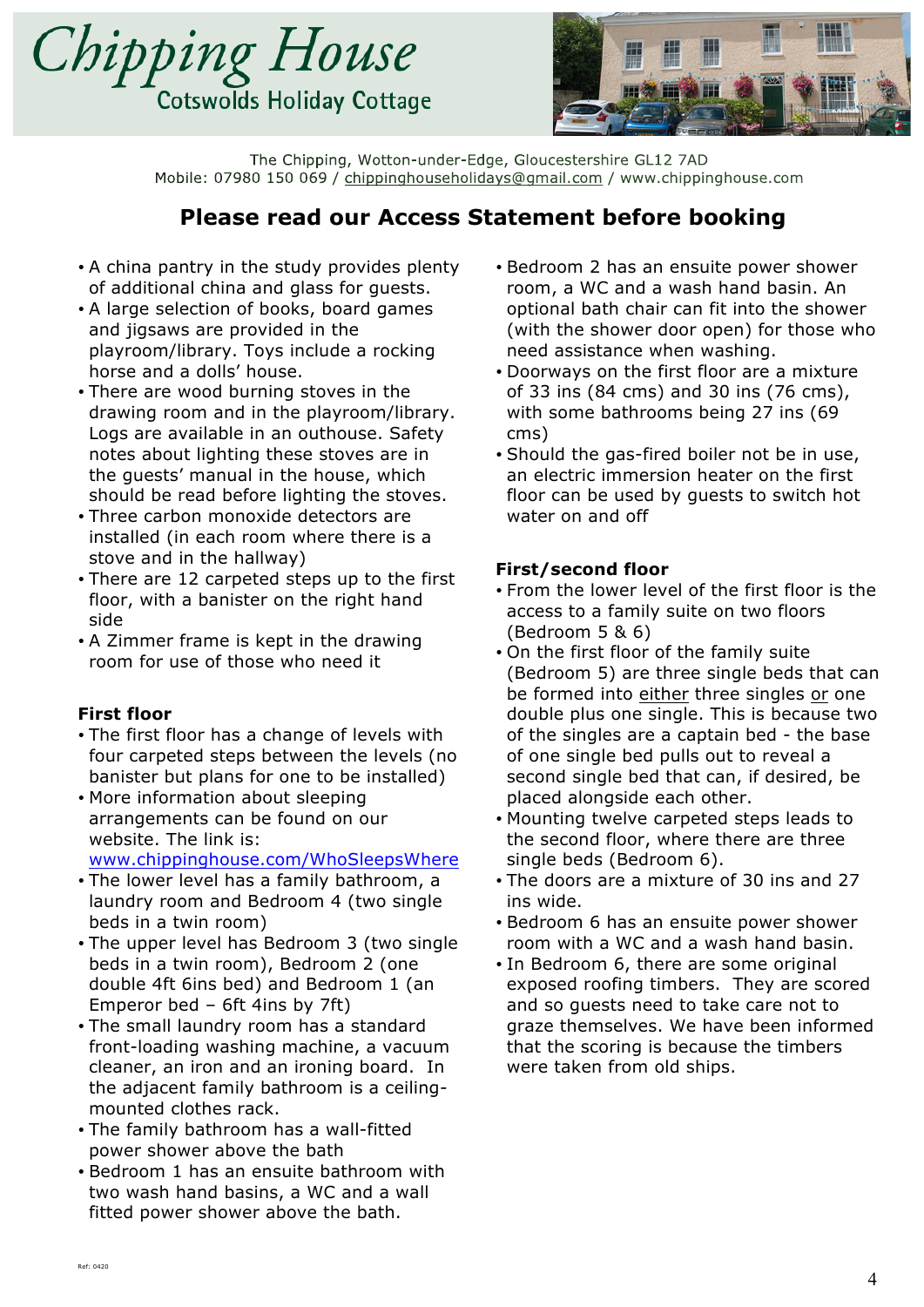![](_page_4_Picture_0.jpeg)

![](_page_4_Picture_1.jpeg)

# **Please read our Access Statement before booking**

## **Outside**

### **Important Safety Note**

A hole appeared in the garden by the outhouses. After investigation, it turns out to be a hidden cellar. A fence has been erected around it but you must make sure that no one climbs over the fence.

- An outside door (33 ins or 84 cms wide) leads to the garden.
- The garden, which is 87ft deep by 69ft wide, is laid to lawn surrounded by deep shrub beds.
- The garden is fully enclosed.
- There is a raised herb garden just outside the back door, for culinary use by the guests.
- The garden has a mixture of different surfaces – grass, stone steps, tarmac and flagstones, all of which can be slippery and uneven.
- In the winter, the terrace can become icy and special care should be taken.
- The same uneven flagstone path leads to the recycling and log shed (sign 'Rouvres' over the door). This shed has a restricted door entrance.
- A summer house for quiet reflection and relaxation (9ft 8ins by 15ft) is accessed by an uneven flagstone path. This summer house is rough room and is not intended to be pristine – it has a slab floor, faded furniture and old gardening books. But it is a good place to sit and observe children when they are playing in the garden.
- The garden has been landscaped on a slope and so it has a number of stone steps.
- There is a grass slope in one corner, which can be slippery if wet.
- A tarmac area for car parking has been separated by trellising.
- There is outside lighting.
- A number of garden seats and tables are available for guests' use.
- One of the outhouses is used for storage of household recycling and a store for kiln dried logs that guests are welcome to use.
- All but one of the outhouses are locked for your safety. Two of the outhouses are in fact empty but have been locked ever since a hole appeared in the path in front of the outhouses (see safety note).
- There are a number of garden toys for children to use, including a sand pit. The sand is changed regularly but guests are asked to remain vigilant that no objects are concealed in the sand.
- A table football stand in the garden room has seen better days but is retained as it is fun to use.

### **Hot tub**

- A four-person hot tub is in the garden outside the kitchen window. Notes for guests are kept in a special manual in the house and you must read these before you use the tub.
- As with all hot tubs, it is not easy to get in or to get out and care must be taken. It is not accessible for someone with impaired mobility.
- An important danger of hot tubs is overheating your body and so certain people (pregnant women, those with cardio problems etc) are advised to not go in or to consult with their doctors before coming on holiday to the house. It is recommended not to stay in for more than 15 minutes and to keep the temperature below your body temperature.
- Children under the age of 10 are not allowed to use the hot tub. Older children must be strictly supervised by an adult.
- The strapped lid should be kept on the tub whenever it is not in use so that little children do not fall in.